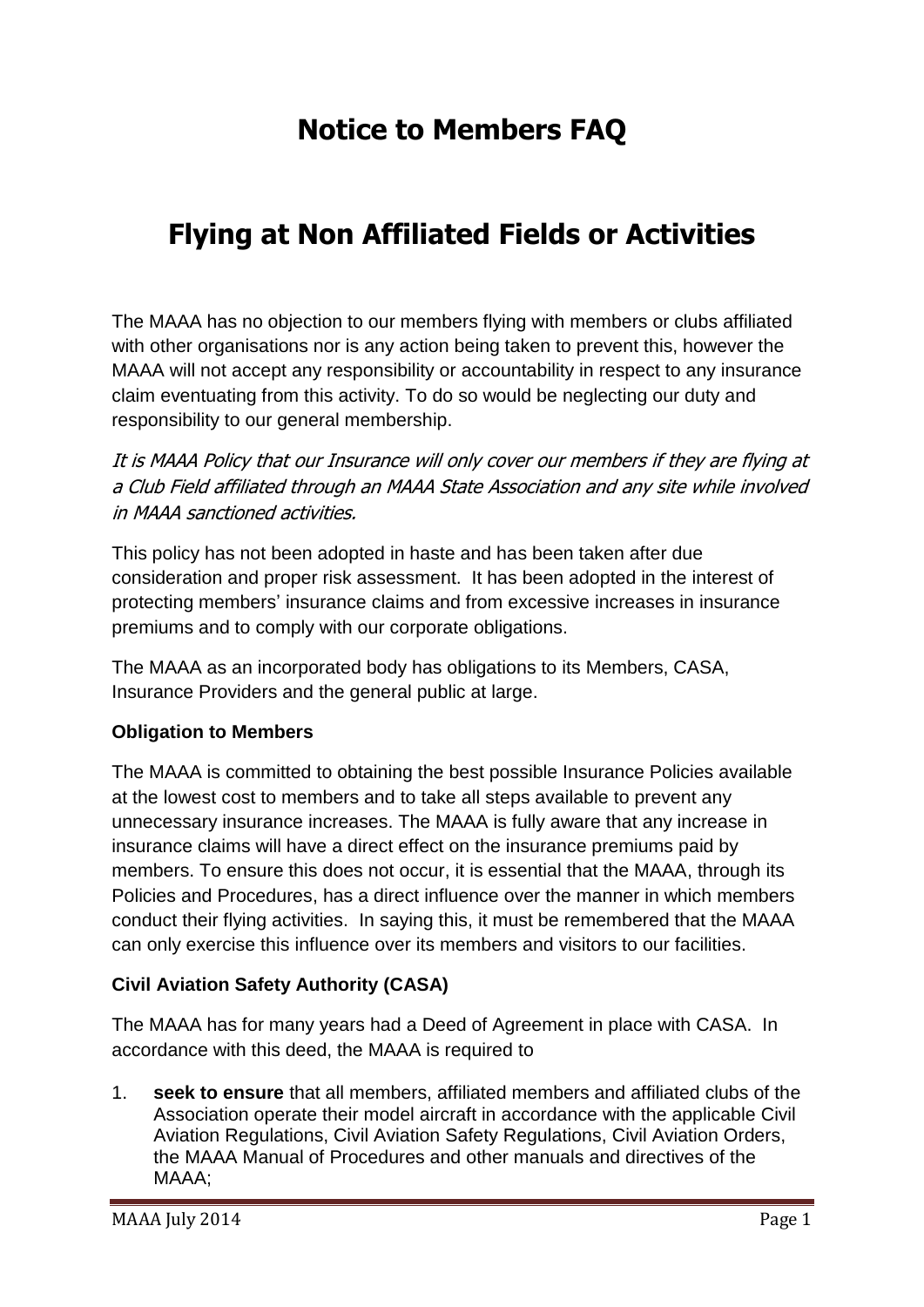- 2. **monitor the operational standards** and procedures of MAAA affiliated clubs, MAAA members and affiliated members and rectify any deficiencies detected to ensure compliance with the MAAA Manual of Procedures and other applicable MAAA directives;
- 3. on behalf of the Authority (CASA), **provide support in the investigation** of alleged breaches of the Civil Aviation Regulations and Civil Aviation Safety Regulations Subparts 101 A, B, C and G by MAAA affiliated clubs or MAAA member operators of model aircraft;
- 4. **examine the results of MAAA organisational incident** and accident investigations to ensure that standards have been complied with by members, affiliated members and affiliated clubs; and
- 5. **provide quarterly statistical reporting** in relation to the numbers of MAAA members, accidents and incidents in accordance with the set table (and within 2 weeks of the dates specified):
- 6. **assist the Authority to set airworthiness standards** for model aircraft including communicating and coordination with CASA staff on Notice of Proposed Rule Making (NPRMs), new construction techniques and materials and changes to Civil Aviation Safety Regulations and Orders and advisory publications; and
- 7. **examine the results of MAAA organisational incident and accident** investigations to ensure that standards are appropriate.

## **INSURANCE COMPANY**

The MAAA has an obligation to its insurers to carry out proper risk assessments and ensure procedures and actions are put in place to minimise the risk of any incident occurring.

Insurance providers expect the organisation to influence members by establishing policies and procedures which advise members on safe flying practices; we are also obligated to make inquiries in respect of incidents and implement initiatives to reduce the re-occurrences of such incidents.

The MAAA Insurance is purchased on rules established by MAAA for its members, hence the low premium. Insurance purchased by any organisation is based on their rules which differ from those of MAAA.

It is through the fulfilling of these obligations that the MAAA has been in a position to negotiate the lowest insurance premium rates possible. To continue to maintain this position the MAAA must be able to keep insurance claims to a minimum.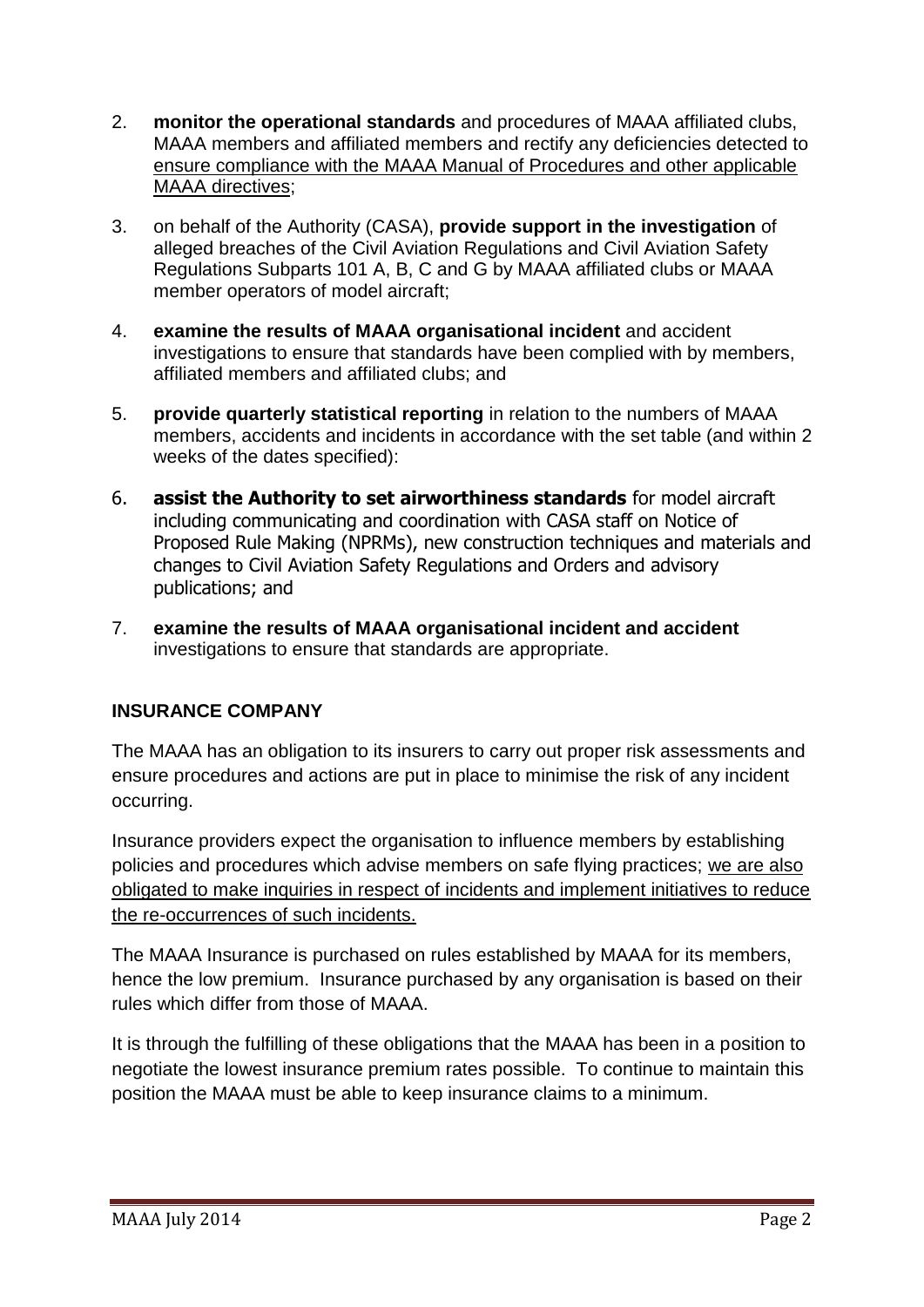## **GENERAL PUBLIC**

As the model aircraft association appointed by CASA as an RAAO, the MAAA must ensure the safety standards established, are done so in the interest of members and also the general public. Many members of the public refer to our website and are also referred to the site by CASA, for information in respect to the safe flying of model aircraft. As such we must be in a position to ensure all of our members conduct their flying in a manner consistent with the rules of the association and examples are set for the general model flying public.

## **FLYING FIELDS UNDER THE CONTROL OF OTHER ORGANISATIONS**

As mentioned earlier, the MAAA has influence only over its members through their commitment when applying for or renewing membership. The MAAA cannot exercise any influence over members or clubs of any other organisation.

Non MAAA Clubs and members have insurance policies which may be similar to those of the MAAA, however their rules and safety regulations differ from those of the MAAA. Whilst MAAA members are flying at fields or events organised by clubs who are not members of the MAAA, they must fly in accordance with the rules and regulations of that club and/or association. The MAAA cannot and will not attempt to influence the non-member club as to how they conduct their affairs nor will we accept responsibility for any incident that occurs. The club where the incident or accident occurs must be fully accountable and responsible for such incidents. Following this, the organisation to which this club belongs should also be accountable and take responsibility for any insurance claim that eventuates.

In the case of an incident occurring at a non MAAA club field or activity, the MAAA has no power or authority to require the management of the non-affiliated club or activity to provide any details of the incident. This puts the MAAA directly in conflict with its obligations to its Insurers and our agreements with CASA.

The MAAA maintains there is no justifiable reason why members' insurance should be exposed for any incident or injury that occurs at clubs or events run by another organisation, over which the MAAA has no influence. To do so would be neglecting our obligations to our members. Taking responsibility for actions in circumstances in which the MAAA has no influence could directly lead to an increase in insurance premiums and cause us to default on other agreements.

## **SOLUTION**

The MAAA and other aeromodelling organisations:

- Have separate insurance policies to cover members and clubs.
- Have individual rules and procedures in place to regulate members.